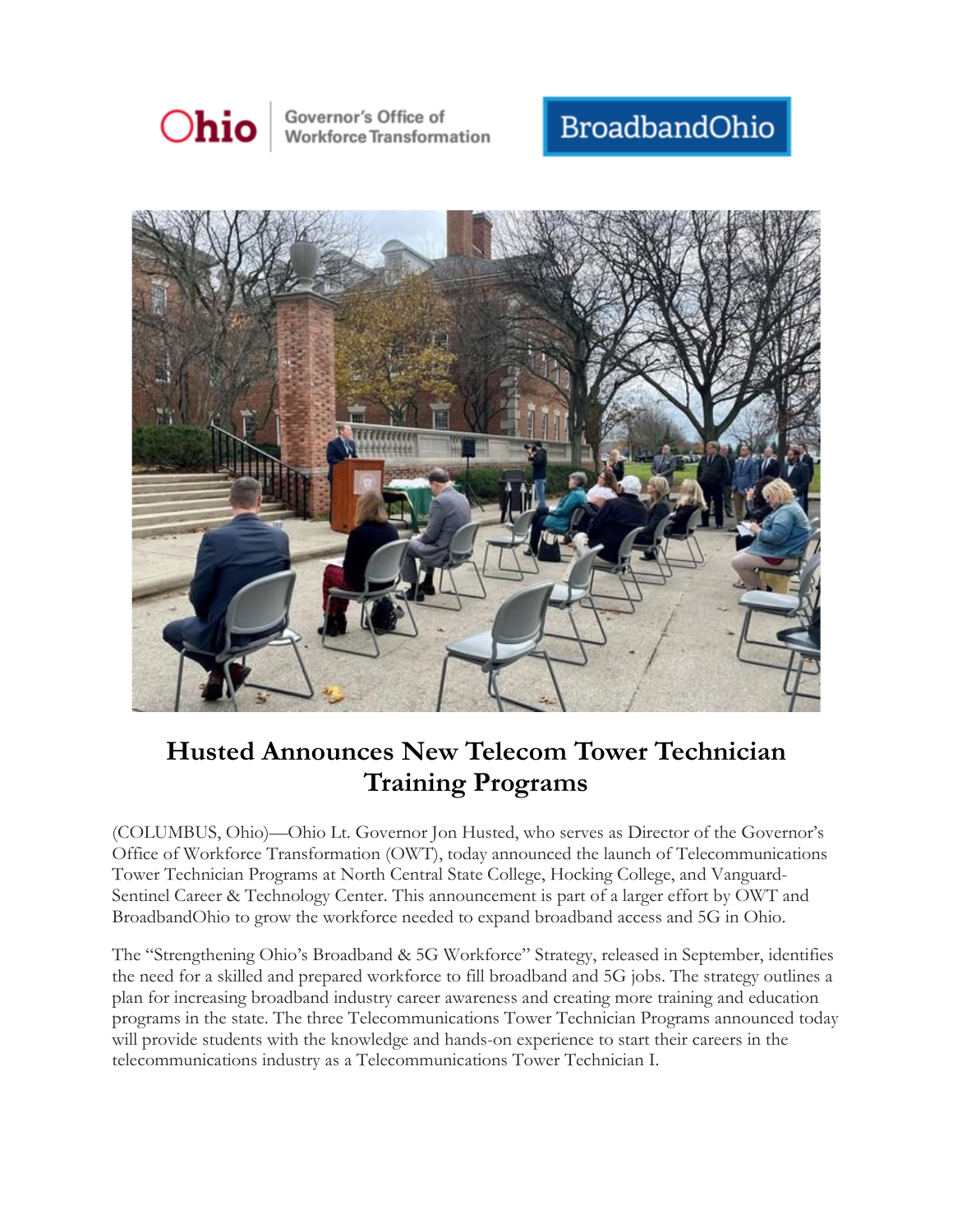

Governor's Office of<br>Workforce Transformation

"This is another example of how our administration is actively working to eliminate barriers to expanding Ohio's broadband and 5G infrastructure," said Lt. Governor Husted. "The Telecommunications Tower Technician programs will help address the workforce gap by providing students with the in-demand skills and experience needed to get a high-paying job with clear opportunities for advancement."

Lt. Governor Husted traveled to North Central State College (NCSC) in Mansfield to promote the Telecommunications Tower Technician Program, which will launch in the Spring of 2022 at NCSC, Hocking College, and Vanguard-Sentinel Career & Technology Center. The program is 240 hours and will cover a variety of topics, including safety, basic rigging and fall protection, principles of electricity, fiber optics, wireless technology, cell components, antenna basics, spectrum management and more.

"The Kehoe Center is perfect for the Tower Tech program," said President Dorey Diab of North Central State College. "We have the space available and numerous laboratories already in place to support the training required. In addition, we're excited to work with new industry partners to provide the qualified workforce they require. NC State is always striving to adapt to meeting the evolving needs of our regional partners. Tower Technicians will be highly skilled and provide the professionals who complete the program will have great careers."

The State of Ohio identified the program as a plug-and-play model to bring to Ohio, worked to find the institutions that would host the program, and provided initial funding to help launch it.

"Hocking College is proud to be a pilot site for the Tower Technician 1 program in Southeast Ohio, partnering with the state to expand telecommunication training in Ohio and preparing Ohioans for good jobs in Appalachian Ohio," said President Betty Young of Hocking College.

"We are excited to be part of the 5G broadband initiative in the state of Ohio and to establish a program in Northwest Ohio that will meet the workforce needs and will give students the opportunities to earn in-demand industry credentials and pathways to a great career," said Superintendent Greg Edinger of Vanguard-Sentinel Career & Technology Center.

"The Ohio Governor's Office of Workforce Transformation has worked closely with our industry to develop these first-class Telecommunications Tower Technician 1 (TTTI) programs that will ensure the Buckeye State's educational system is graduating career-ready technicians," said Todd Schlekeway, President & CEO of NATE: The Communications Infrastructure Contractors Association. "The TTTI program curriculum that is being implemented in these designated Ohio schools will move the needle on the industry's workforce needs by providing training courses that prepare students for rewarding careers in a rapidly growing industry without taking on college debt. NATE commends the State of Ohio for its leadership, and we thank Lt. Governor Husted for his continued support for our industry and for leading the nation with these important investments in critical workforce development programs."